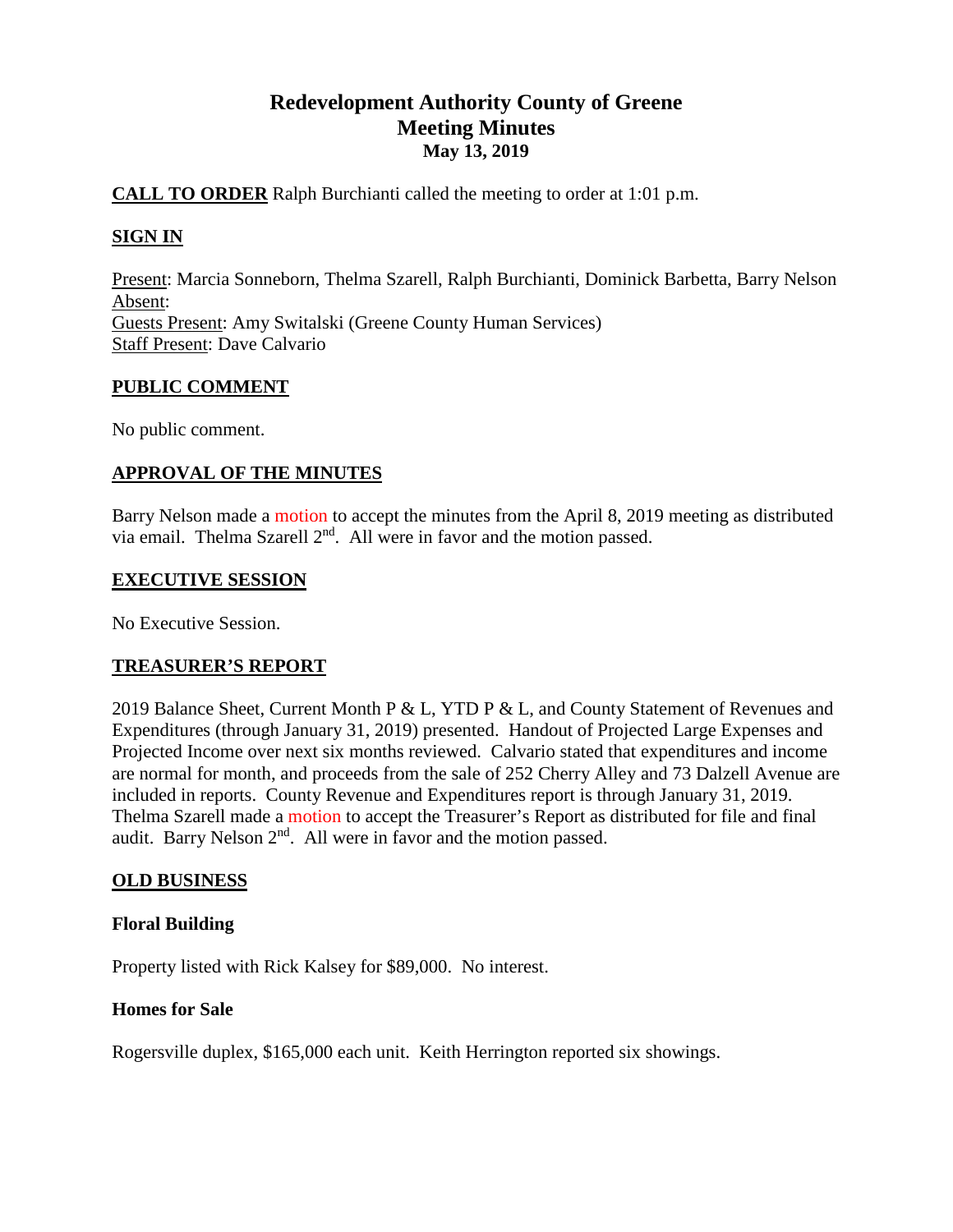## **Nazer St. Remediation and Stabilization Update**

Greene County Habitat for Humanity \$75,000 PHARE Grant. Construction is progressing. Third draw made to Habitat. \$50,345.37 paid thus far to Habitat.

Budget modification request was submitted to PHARE to reallocate \$75,000 grant from Habitat to Clarksville (Pitt Gas) for rehabilitation, demolition, and community stabilization. No word on approval from PHARE on modification request. Calvario has been in contact with Clay Lambert regarding request.

# **Old Rogersville School Development**

Units are complete. Grading complete and grass seed planted. Thelma Szarell said feedback she has heard is the front needs to be more attractive. Calvario will get flowers, etc. to put out front. Homes will be power washed once grass is firmly rooted.

## **Howard Contracting Lawsuit**

No communication from Howard's attorney since early March.

#### **Land Bank Law**

SB 667 Land Bank law. If Benedum Foundation grant submitted by PA Housing Alliance is received, Chris Gulotta will assist us in developing Land Bank.

#### **Strategy on ½ Duplexes in Nemacolin Not Purchased at Judicial Sale**

\$50.00 offer placed in Tax Claim to purchase 190 March Avenue, Nemacolin, has been accepted by the three taxing bodies. New roof will be put on 190 March Avenue, and person who owns 189 March Avenue, has been approved for new roof under the Nemacolin Home Owner Repair program.

## **NEW BUSINESS**

- 1. Listing 145 Fairview Avenue, Jefferson with Coldwell Banker for \$139,000. Willis family no longer interested. Davis family interested and meeting with Blueprints again to update their credit scores, application, etc.
- 2. Calvario reported making progress on DCED NAP tax credit application for Crucible projects. Partnership will be with Threshold Housing Development as General Contractor. Looking for potential funders to assist with funding through tax credits. Total project will be \$250,000. Project is a 75% tax credit. Spoke with Scott Lammie and Dana Scarpino from UPMC as potential funders. They like the project. Meeting with First Federal on May 14 to present and ask to partner as a funder.
- 3. Update on 214 2nd Avenue, Crucible. Home purchased at October 2018 Judicial Sale. Occupied by Gladys Perry and five other individuals. She filed appeal and we are suing her to vacate. Colin Fitch has submitted documents.
- 4. 363 Nazer St, Waynesburg is vacant. Toland family live next door and would like to rent. Toland application reviewed. Amy Switalski from Greene County Human Services discussed RACG leasing to Human Services and they in turn would sub-let to a family who qualifies under PHARE Rental Rehab/HUD Grant through Permanent Supportive Housing. Maintenance person from Human Services would take care of any wear and tear repairs caused by family and wrap-around services would be provided by Human Services. Fair Market Rate would be \$877 per month paid to RACG by Human Services which would